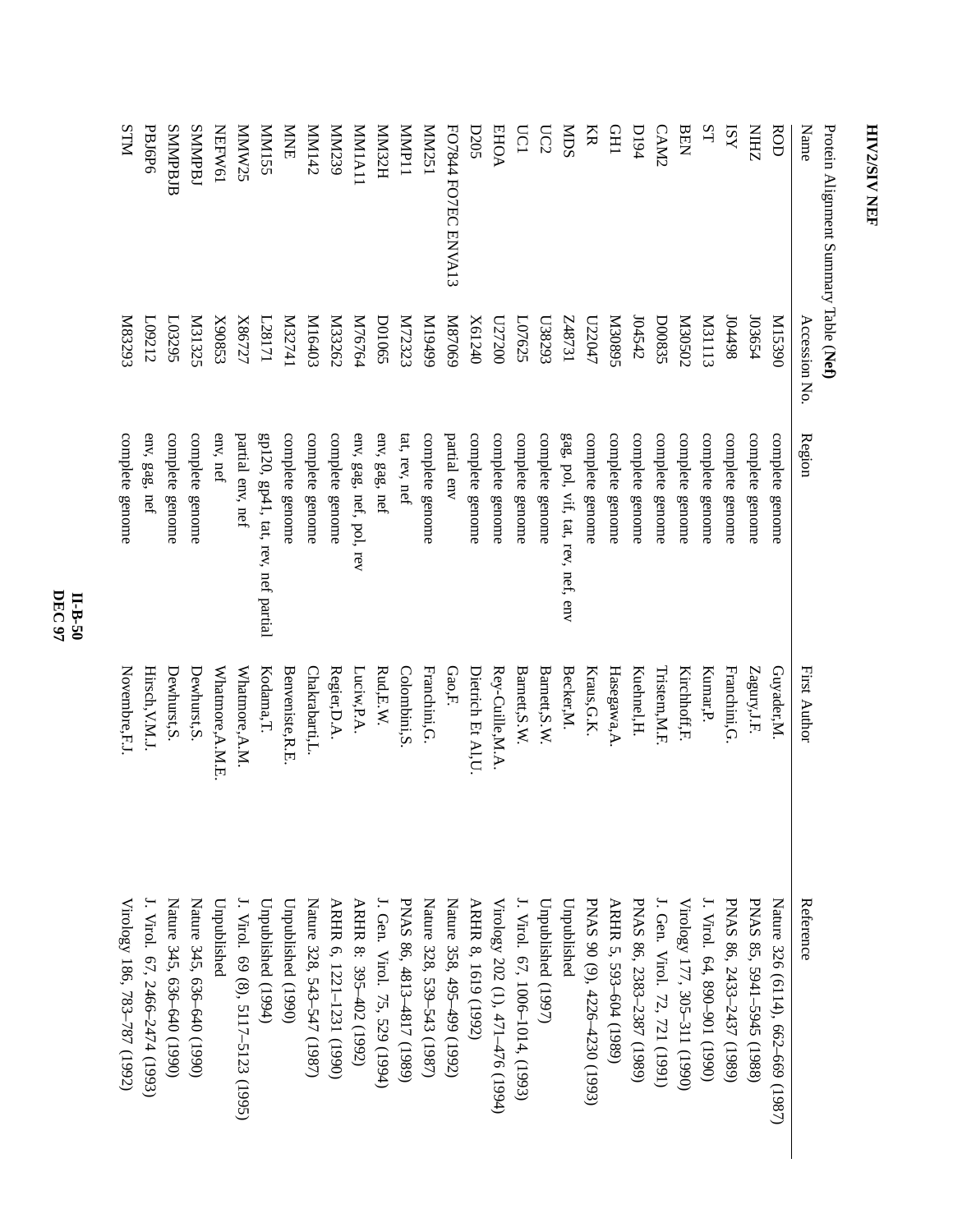## HIV2/SIV NEF

| STM<br>CONSENSUS-STM<br><b>SM62A</b><br>SMB670<br><b>PHMMS</b>                                                                                                                                                                                                                                | NEFW61<br><b>PBJ6P6</b><br><b>SMMPBJB</b><br><b>SMMPBJA</b><br><b>MM155</b><br><b>GMMS</b><br>MMW25                                                                                                                                                                                                                                                                                                                                                                             | CONSENSUS-SD<br><b>MM142</b><br><b>MM32H</b><br>TT dWW<br>VMV251<br>喜<br><b>MN239</b><br><b>ITYTMW</b>                                                                                                                                                                                                                                                                                                                                                                           | <b>FO7841</b><br>CONSENSUS-D<br><b>EHOA</b><br>LC1<br><b>D205</b><br>G-SUSNESNO                                                                                                                                 | ŠΤ<br><b>ZHIN</b><br>ROD<br>GONSENSUS-A<br><b>194</b><br>nc2<br>Я<br>Я<br>CAM <sub>2</sub><br><b>BEN</b><br><b>TST</b><br>Ř                                                                                                                                                                                                                                                                                                                                                                                                                                                                                                                                                                                                                                                  |
|-----------------------------------------------------------------------------------------------------------------------------------------------------------------------------------------------------------------------------------------------------------------------------------------------|---------------------------------------------------------------------------------------------------------------------------------------------------------------------------------------------------------------------------------------------------------------------------------------------------------------------------------------------------------------------------------------------------------------------------------------------------------------------------------|----------------------------------------------------------------------------------------------------------------------------------------------------------------------------------------------------------------------------------------------------------------------------------------------------------------------------------------------------------------------------------------------------------------------------------------------------------------------------------|-----------------------------------------------------------------------------------------------------------------------------------------------------------------------------------------------------------------|------------------------------------------------------------------------------------------------------------------------------------------------------------------------------------------------------------------------------------------------------------------------------------------------------------------------------------------------------------------------------------------------------------------------------------------------------------------------------------------------------------------------------------------------------------------------------------------------------------------------------------------------------------------------------------------------------------------------------------------------------------------------------|
| $-GAT-$<br>-GAI<br>Η-<br>-QYRRGGN-<br>-OYKRGGN-<br>-QRKQHGE-<br>арнокис<br>-KQDG--<br>ò<br>Ю<br>-ETY-RLNEGLEEG-<br>FI-N-KLLEGL-EGSGP--GA-DKGLN-H-<br>ETY-KLLEGL-EGSGP--GA-DKGLN-H--<br>ETY-RUNEGLEDG-L-<br>ETY-RLWEGLEEG-<br>$-LGH - KGLS - L -$<br>RG-LDKDWNLH-S---G-SE-Q-<br>LGA--KGLS-L--- | -GVT---QRRRGGN-Y-<br>--LAD-<br>-GVT-<br>GVT<br>GAI-MR--R--GD--Q-<br>$xRR - KSAGD - Q -$<br>$-QRRRGGN-X--$<br>$-Q$ RxAGGN-x-<br>$-QRRRGGN-Y-$<br>$xGD--Q-$<br>$\delta$<br>$\overline{\phi}$<br>$\circ$<br>φ,<br>-ETY-RLWEGLE--<br>ETY-RLNEGLE---<br>ETY-RLWEGLE--<br>UTK-RINBOLE--<br>ETY-RLLGEVEDG-<br>ETY-XLLGEVEDG-<br>ETY-RLLGEVEDG<br>$-50A -$<br>PG-LDKGLS-L-<br>$-DA- KGLS-II-$<br>LG-LDKGLS-L-DL<br>$-DA - KGLS - L -$<br>$-DA - KGLS - L -$<br>LG-LDKGLS-L<br>$KGLS-T-$ | $-GH - HF - -GD - -GD - -G$<br>$-GAT-NR - K-SCD - -QK -$<br>-GAT--RSPGD---Q-<br>-b--p633-------<br>GTI-MR--RSTGD--Q-<br>$GAT - RR - KSAGD - Q -$<br>GAI-MR--KGD--QK-<br>$-K-EP$ -Q-<br>-etr-rL--evEdg-<br>ENY-RLFKGVEDGS<br>ETY-RLLGEVEDG-<br>ETY-RLLGEVEDGS<br>ETY-RLLGEVEDGS<br>ETY-RLWEELEDG-<br>ETY-RLLGEVEDG-<br><b>ETYERLLGEVEDGS</b><br>$-LG-L-KGLS-E$<br>LG-LDKGLS-L<br>PG-LDKGLS-L<br>LG-LDKGLS-L-DL<br>$LG-L-KGLS-F.$<br>LG--DKGSSLL-<br>LGELDKGLS-L<br>$1g-1dKg1s-1-$ | -SA-<br>$-8A-$<br>$-SA-$<br>ΑS.<br>-9-KQQR<br>-q-kqQ?<br>-0-K00P<br>-ERQ-<br>VPERPY-RUSGERERE - F-PGE-DKDLN<br>HOREPY-KLSECORKORKOR-R-PG--DKDLN<br>??e?Py-?lSgerreqS-r-PG--DKdLM<br>R-PR-ESSGERQERSL-YPG--DKGLN | MGASSEKrzStpegelrERLLrzerg9???????99GeyegegSgrzegScBGggyrgebmathrPMrtPA?e9ek???YkQQMMDvDbadddJvgyr yvtp:ryPlM?hrDmDvDadd32.xytp:ryPlM?hrDmDvD<br>$-H$ -R-PR-- $O$ -<br>-H - KH - - H - -<br>$-80-7$<br>$C - RST - -$<br>L-KH-R-1<br>- R-- R--<br>$-B$ – $L$ – $-$ – – –<br>- E - - R - -<br>-R--R--<br>-<br>-0<br>-<br>QTP-EAS--HWDKL--<br>$- - \Delta - \Delta - - - \gamma W\Sigma = - -$<br>-H--GAASOCNA--<br>--BT----RONE---Q-L--HI-----<br>- A - H - - BCMA L B - - S L B - - - - - - D - - - M - L - - - - - A - -<br>$A - A -$<br>DOK - KORDA - - - - - - - - - - - - - - -<br>$-GYVKQRMA--$<br>GYVRQCSA--<br>-HNDEL--<br>$-5-$<br>- - - - - R F - - - - D - -<br>$-5$<br>$- - - - 1$<br>ーゼー<br>Ω<br>$- - - - - - - - - - - - -$<br>--KG---<br>-DKG-R-<br>- - N - - - |
| $-P - R - N E - O$<br>$-D$ - $R$ - $N = -D$<br>$-X0 - X - 2E - 6X -$<br>$-E-K-SE-OL-$                                                                                                                                                                                                         | $-E-K-CE-G$<br>$-B-K-CE-Q-$<br>$-P-K-CE-Q$<br>$-P-K-CE-Q$<br>$-K-N$ –N- $-K-$<br>$-X - N - -N - N -$<br>$-K-N$ - $K-N$                                                                                                                                                                                                                                                                                                                                                          | $-K-n-n-k-$<br>$-K-N$ – $K-N$ –<br>$-K-K-K-K$<br>$-K-K-K-K-K$<br>$-K-N--X-$<br>$-K-N-EQX-$<br>$-K-N--S--$<br>$-K-N--X--K$                                                                                                                                                                                                                                                                                                                                                        | D--RHLGAE.<br>-RNAPRAE<br>-na?gAE<br><b>NARGAE</b>                                                                                                                                                              | $-1 - 1 - 12 - 1 - 1 - 1$<br>$--HR$ - $-$<br>$\begin{array}{c} \n\cdot & \cdot & \cdot \\ \n\cdot & \cdot & \cdot \\ \n\cdot & \cdot & \cdot \n\end{array}$<br>$-$ B $-$<br>env cds<br>R----<br>--R--<br>$R$ -<br>변<br>$-77$<br>$\overline{\zeta}$                                                                                                                                                                                                                                                                                                                                                                                                                                                                                                                           |
| $\begin{array}{l} \text{K-N} = -\text{A} - \text{S-A} - \text{L} \text{E} - \text{R} \end{array}$<br>$\begin{array}{l} \text{K}\text{N}-\text{A}-\text{S}\text{A}-\text{L}\text{E}-\text{R} \end{array}$<br>$-1$ Z-H-H-R2-H-Z-H-<br>- N - - A - L C - N - K<br>-N---T-R---L-K-R               | --B-B-F-P-PA-B-K-<br>- - BKB - - L-A - AK- - -<br>T--A-LG-R                                                                                                                                                                                                                                                                                                                                                                                                                     | KN - - - - - - - - - - - - - - - - - - E<br>- N - - 6 - 5 - - 1 a - R k -<br>- - E-E-F-E-E-E-E-<br>- - E - E - - L - F - E - E - E -<br>- - E - K - - L - H - K -<br>-- E-E-- -- F--- F-E-E--<br>-- E- K-- LA-<br>H-<br>--B-RK-LP-RK--H--H-B                                                                                                                                                                                                                                     | --555<br>$GGG---DT---S-$<br>GGGK-DS-ED-<br>-559<br>$DA-ES-$<br>$D2 - eS -$                                                                                                                                      | S---N---H-RO-DL-R<br>- KD - - A - R - - NL - R - -<br>- A - - A - - A - - A - - A -<br>$-R-R$ - $R$ - $R$ - $R$ - $R$ - $R$ - $R$ - $R$ - $R$ - $R$ - $R$ - $R$ - $R$ - $R$ - $R$ - $R$ - $R$ - $R$ - $R$ - $R$ - $R$ - $R$ - $R$ - $R$ - $R$ - $R$ - $R$ - $R$ - $R$ - $R$ - $R$ - $R$ - $R$ - $R$ - $R$ - $R$ - $R$<br>$-AT-Q-NS-$<br>$-AGR-GTL$ -<br>$-1 - K - E - E - K -$<br>$-M--D-ES--$<br>$\mathbb{I}--\mathbb{C}-\mathbf{K}\mathbf{L}--$<br>--95--<br>$---DS-FR$                                                                                                                                                                                                                                                                                                    |
| 」<br>U<br>Ů<br>$-10N$<br>E<br>固<br>E--N------ A-H-------E----<br><b>E-1-1-2 . --H-. --</b>                                                                                                                                                                                                    | $-1$<br>ż<br>固<br>F1 - - - -<br>$-SA---C$ . $---S---C$ . $---V$<br>면<br> <br>                                                                                                                                                                                                                                                                                                                                                                                                   | $-1-E$<br>$-1$<br>$H - T - H$<br>$\frac{1}{2}$<br>.H - - - - - - - - . S - R - . R - - - - - - - - - - - -<br>B-------- . S-R-- . K-----A---<br>$-\frac{1}{1}$<br>J.<br>$-1 - 2 - 1 - 1 -$                                                                                                                                                                                                                                                                                       | E - - E ・ - - A # Y - R - # I - - - - - P - - -<br>$E - nE$ . ---?y-R-??------                                                                                                                                  | ŧ<br>$\frac{1}{1}$<br>S-------------------                                                                                                                                                                                                                                                                                                                                                                                                                                                                                                                                                                                                                                                                                                                                   |
| $---A-S----$<br>$- - - 1 - 1 - - - - - - -$<br>$-1$<br>J.<br>$\mathbf{I}$<br>Ŧ<br>$\frac{1}{1}$<br>$\mathsf I$                                                                                                                                                                                | $\frac{1}{1}$<br>j<br>$\mathbf{H}$<br>Ť<br>$\frac{1}{1}$<br>÷<br>1<br>$\frac{1}{1}$<br>$\begin{array}{c} 1 \\ 1 \\ 1 \end{array}$<br>$\frac{1}{1}$<br>I.                                                                                                                                                                                                                                                                                                                        | $\begin{array}{c} 1 \\ 1 \\ 1 \end{array}$<br>$\frac{1}{1}$<br>$\begin{bmatrix} 1 & 1 & 1 \\ 1 & 1 & 1 \\ 1 & 1 & 1 \end{bmatrix}$<br>$\frac{1}{1}$<br>$\frac{1}{1}$<br>$\begin{array}{c} 1 \\ 1 \\ 1 \end{array}$<br>$\frac{1}{1}$<br>$\frac{1}{1}$<br>$\frac{1}{1}$<br>$\frac{1}{1}$<br>Ť<br>$\mathbf{I}$                                                                                                                                                                      | Î<br>J.<br>$\frac{1}{1}$<br>$\mathsf I$<br>$\frac{1}{1}$<br>--------<br>J<br>$\frac{1}{1}$<br>$x$ – – –<br>$X - - - -$<br>$-5 - - -$                                                                            | ļ<br>- - - - - - - - - - - - - - - - - -<br>I<br>I<br>Ţ<br>$\mathbf{I}$<br>$\frac{1}{1}$<br>$- - - - 2\Gamma I - - - -$<br>$\frac{1}{1}$<br>$\begin{bmatrix} 1 \\ 1 \\ 1 \end{bmatrix}$<br>$\frac{1}{1}$<br>LTR --><br>$\mathbf{I}$                                                                                                                                                                                                                                                                                                                                                                                                                                                                                                                                          |
| 1288<br>128<br>128<br>128                                                                                                                                                                                                                                                                     | 126<br>126<br>126<br>126<br>123<br>128                                                                                                                                                                                                                                                                                                                                                                                                                                          | $\begin{array}{c} 1.27 \\ 1.28 \end{array}$<br>128<br>128<br>128<br>128<br>128<br><b>121</b>                                                                                                                                                                                                                                                                                                                                                                                     | 110<br>1110<br>1110<br>1110<br>un un                                                                                                                                                                            | $128\,$<br><b>128</b><br>$127$<br>128<br>128<br>128<br>126<br>128<br>128<br>128<br>118<br>128                                                                                                                                                                                                                                                                                                                                                                                                                                                                                                                                                                                                                                                                                |

**II-B-51**<br>DEC 97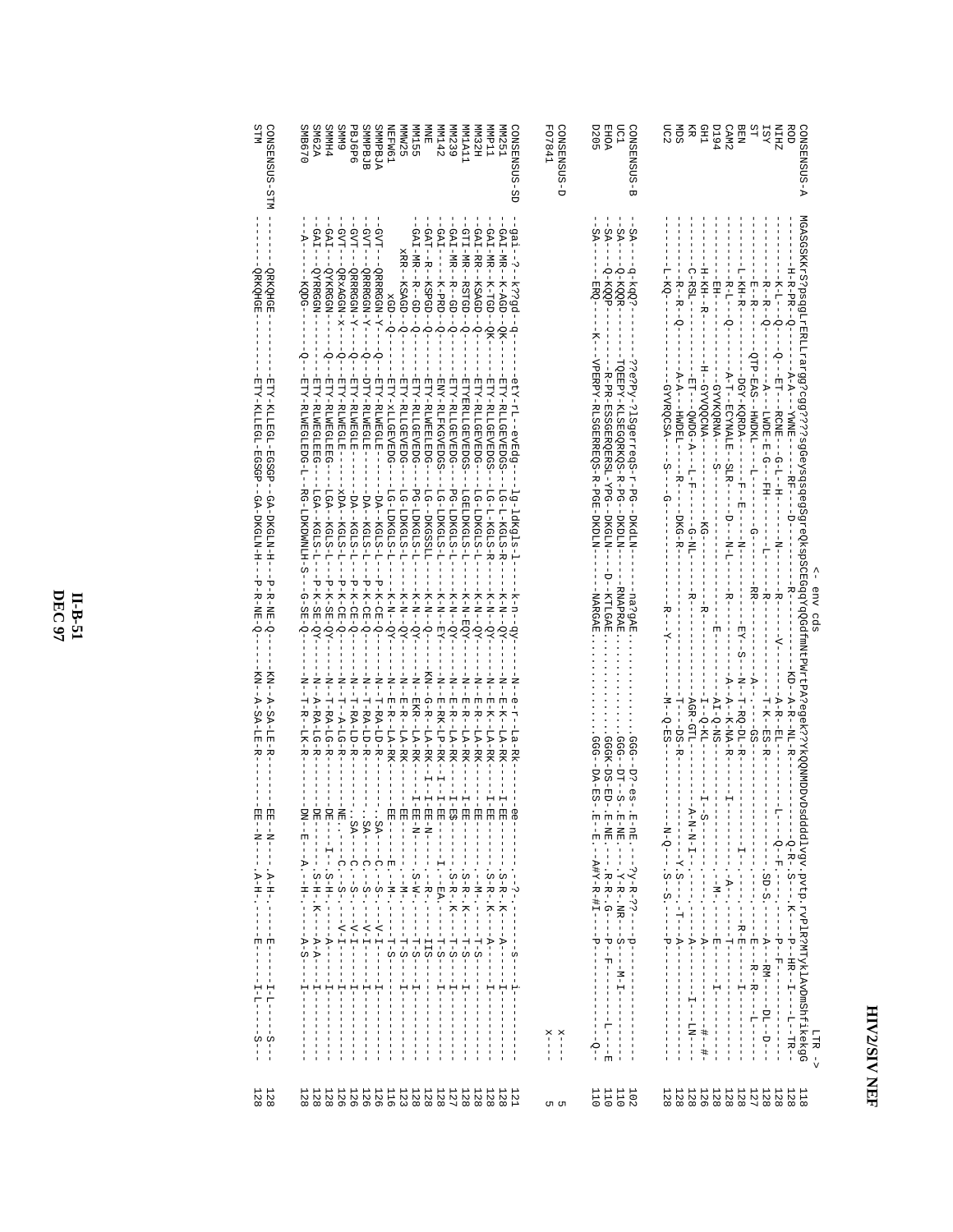## HIV2/SIV NEF

| <b>A-SUSMERNO</b>               |                                                                                                                           | LeGmfYS?rAhriddyleKEEG1IpDWQWYThQpGvRYFPmfFGWLWKLVpVdv?Qe?ed??????rhcLvHpAQtSr?pD?HGETLvWrFd<br>max<br>HIV-1 nef<br>similarity- |                                      |                                                                                                                                       | pmLAy?Y?aF?lyPEEFGhkSGlpE?eWKAkLKARGIP                                                                    | 234        |
|---------------------------------|---------------------------------------------------------------------------------------------------------------------------|---------------------------------------------------------------------------------------------------------------------------------|--------------------------------------|---------------------------------------------------------------------------------------------------------------------------------------|-----------------------------------------------------------------------------------------------------------|------------|
| ZHIN<br>ROD                     | $\frac{1}{1}$<br>$-1 - 1 - 1$                                                                                             | $-4$                                                                                                                            | --1--0---                            | KH--P-<br>변                                                                                                                           |                                                                                                           | 178<br>254 |
| <b>IST</b>                      | $\begin{array}{c} 1 \\ 1 \end{array}$                                                                                     |                                                                                                                                 | $-9 - -6 -$<br>Ė<br>부                | $-K - S - -K - H$<br>$\frac{1}{d}$                                                                                                    |                                                                                                           | 254        |
| ST<br>S                         | -- エトY--D--R-V---------                                                                                                   | $-6 - -$                                                                                                                        | $- P - G D - S - $                   | $-H$ $     -$                                                                                                                         |                                                                                                           | 253        |
| <b>BEN</b>                      | O – – – – – – R – – – – – – – – – – –                                                                                     | $-1 - 7 -$                                                                                                                      | $S-BL-S-$                            |                                                                                                                                       |                                                                                                           | 254        |
| CAM <sub>2</sub>                |                                                                                                                           |                                                                                                                                 | H2--0---H-HDHE-------                | $-H - H - -$                                                                                                                          |                                                                                                           | 852        |
| CH <sub>1</sub><br><b>194</b>   | - 11---RE-------LE--<br>--RD----                                                                                          | $-1$ - $-1$<br>$-1 - 1$                                                                                                         | $1S - N - N - N - N - N - N - N$     | $-1 - H - H - H -$<br>$-K--E-$                                                                                                        |                                                                                                           | 254<br>254 |
| Ř                               | $-1 - 2 - 1 - 2 - 1$<br>$\frac{1}{1}$                                                                                     | --<br>--<br>--                                                                                                                  |                                      | $-1 - 1 - 1 - 1$<br>$-GS$ --P--<br>-- -- -- --                                                                                        |                                                                                                           | <b>251</b> |
| ŠЩ                              | ーロー                                                                                                                       | H----<br>H---                                                                                                                   | <b>LP-D.-NH-</b>                     | $-1$<br>$-1$<br>$-1$<br>$-1$<br>$-1$                                                                                                  |                                                                                                           | 253        |
| nc2                             | ta<br>B                                                                                                                   | م                                                                                                                               | $NMS - -D - -D$                      | $-N$ – $N$ –<br>- NS - - - - - E - - - - - - - - - -                                                                                  | Ţ<br>$\frac{1}{1}$                                                                                        | 254        |
| -SUSNESMOC<br>₩                 | $IY = -EI$                                                                                                                | $--\nabla$ SG<br>i----k?-                                                                                                       |                                      | $\frac{1}{1}$ – $\text{SN}$ – $\frac{1}{1}$<br>$-5 - 3 - 5$<br>--<br>--<br>--<br>--<br>-<br>-<br>-<br>-<br>-<br>-<br><br><br><br><br> | $----20 - -1 - - - - - -$<br>$- - - - - - - - -$                                                          | 220        |
| mc1                             | $-1 - 2 - 4 - 2 - 1$<br>$-1$ - $-1$ - $-1$ - $-1$                                                                         | $-0.5G - 1$<br>$I - -RT -$                                                                                                      | IPE-ERGA-<br>$-5 - -$                | $I - SN - I - I - -$<br>-- 7---                                                                                                       |                                                                                                           | 226        |
| EHOA<br>D205                    |                                                                                                                           | $-SSA$ -<br>$-1$                                                                                                                | -R--P--E-                            | $AN - P - E$                                                                                                                          |                                                                                                           | 236        |
|                                 | $-7 - 7$<br><b>ローマーN--</b>                                                                                                | --vsg-<br>$-KX$                                                                                                                 | B-PAAHRE-                            | $-2M - -1 - -$<br>$1 - 0 - 1$                                                                                                         |                                                                                                           | 237        |
| G-SQSENSNOS-D                   | $HN-XI$<br>ON-                                                                                                            | C<br>$E - TI - -KK -$                                                                                                           | PD-AQGD-<br>₩                        | $-1-2-1=-1$<br>$-2K$ -                                                                                                                |                                                                                                           | 128<br>128 |
| FO7841                          | TY-NH:                                                                                                                    | w<br>$E-TI-I$                                                                                                                   | PD-AQGD-                             | šÕĀ<br>$-52E - 2K - -2K -$                                                                                                            |                                                                                                           |            |
| -SUSNESNO <sub>-</sub><br>Ġ     |                                                                                                                           | -kt                                                                                                                             | <b>bage-ball</b>                     | $-11 - 1$<br>$-$ - $N - 9 - 4 - 8 - 1$<br>-t---t-e-yvr---                                                                             | $\frac{1}{1}$<br>$- - s - e - VrRR - t - - - L1$                                                          | 243        |
| MN251                           | $-X$ – $X$<br>ł<br>$-1$ $-1$                                                                                              | P<br>-<br>HH-                                                                                                                   | N-SD-AQED                            | $R-X-MQ$<br>KM - - PM - - V - A - K - -                                                                                               |                                                                                                           | 247        |
| TTdW                            | $-X$ –– $X$<br>$-1$ - $-1$                                                                                                | ţ<br>-RH-                                                                                                                       | N-SD-AQED-                           | $B-X-MQ$<br>スピュー アプリー スーピード<br>- コーーーコーロー KVXR - - -                                                                                  | $S----S--S--S--S--S--S--S$                                                                                | <b>251</b> |
| MM32H                           | $-1 - 2 - -2 - -$<br>$- -M - -$                                                                                           |                                                                                                                                 | N-SD-AQED-GE                         | $B-X-MQ$<br>KN<br>- - セミー - ペーヤー - -<br>- T- - - T- H- H- KVR - - -                                                                   | $\frac{1}{1}$<br>$-5 -$                                                                                   | 254        |
| <b>TAIM</b>                     | $-1 - 2 - -2 - -$<br>$\frac{1}{1}$                                                                                        | $-D--S$<br>----<br>--                                                                                                           | -dap-AQED-                           | $E - Y - M -$<br>--dw--da--x---<br>- T- - - T- H - KVR - - - - - -                                                                    | $S----S--E-FRF--\\$                                                                                       | 254        |
| MM239<br><b>MM142</b>           | $-X$ -- $X$<br>$H = -R$<br>$\frac{1}{1}$<br>$\frac{1}{1}$                                                                 | $+$<br>i<br>İ<br>.<br>HH<br>LKM-                                                                                                | $N - GED - GCE - N$<br>N-SD-AQED-    | $E - Y - -$<br>$-1 - N - N - H$<br>$QW = -PW - -V - R - K - -$<br>- PM--V-A-K--<br>- T---T-E-YIR------<br>- T---T-T-T-YVR------       | $-5 -$<br>$\frac{5}{1}$<br>$- S - K - V - R R - R - R$<br>$- - 2 - E - F - F - F - F - F$<br>$T_{T} = -T$ | 253<br>252 |
| 扂                               | H K - - H - - - - K - - - - M - -                                                                                         | ن<br>م                                                                                                                          | N-SD-AQEG-                           | $-T-T-TNT$<br>ON--R-------<br>- T----T-E-YIR-------                                                                                   | $S----S----\\ S----\\ S--\\$                                                                              | 254        |
|                                 | $-1 - 2 - 1 - 2 - 1$                                                                                                      | $-D--S$<br>---------                                                                                                            | -dep-AQED-                           | $E---I-$<br>$QW - -PW - -V -R -K - -$<br>- T- - - THE - YVR - - - - - -                                                               | $S----S------\\$                                                                                          |            |
| MIN155<br>MIN125                | -- H ---------                                                                                                            | $-D--S$                                                                                                                         | -GED-AQED-                           | $K - Y - M -$<br>$KN - -N - N - N - K - K$<br>- T- - - T- H - T- YVR - - - - - - - - - -                                              |                                                                                                           | 254<br>249 |
| <b>IEMM61</b>                   | $\mathbf{I} \times \mathbf{I} - \mathbf{I} - \mathbf{I} - \mathbf{I} - \mathbf{I} - \mathbf{I} - \mathbf{I} - \mathbf{I}$ | $-D--S$                                                                                                                         | N-SD-AQED                            | $K-X-MQ$<br>KN<br>-- M-- N-A-K--                                                                                                      | $-5 -$                                                                                                    | 242        |
| <b>SMMPBJA</b>                  | <b>ロスー・ワー ーースーーー ピーーーーー</b>                                                                                               | $-R$ - - - $I$ - - - - -                                                                                                        | UHOV-US-N-                           | $-1 - X - N - N - N$<br>ŧ                                                                                                             | ---- SQ---- SKEI-VQRE-H------                                                                             | 252        |
| <b>PEJ6P6</b><br><b>SMMPBJB</b> | H<br>H<br>H<br>H<br>H<br>H<br>H<br>H<br>H<br>H<br>H<br>H<br><br><br><br><br><br><b>ロスー・ワー ーー ヌーーー ピーー</b>                 | $-4---$<br>$-$ A $-$ T $-$ T $-$<br>$-1$ $-1$ $-1$                                                                              | N-SD-AQED<br>N-SD-AQED-              | $-K-K$ -<br>$-X - N -$<br>$QW - -PW - -V - R -K - -$<br>--PM--V-A-K--<br>- K - - - N - K - - < K H<br>-<br>K---<br>N--<br>X--<br>X-   | I.<br>-- 20HR-NORR-1-<br>--SOH-NORE-AGE-<br>$-1 - 17$<br>$\frac{1}{2}$                                    | 252<br>252 |
| <b>GMMS</b>                     | $\Sigma = -1$<br>$- -X - -X - - -X - - -$                                                                                 | $-$ A $-$ - $-$ I $-$                                                                                                           | N-SD-AQED-                           | - - N-<br>$QW - PW - V - R - K - K -$<br>$-x---x-K--VEH$                                                                              | --- NO--- NXE-VORE-H-----                                                                                 | 252        |
| <b>PHMMS</b>                    | $MN-XI$<br>İ<br>$- -M - -$                                                                                                | $-5 - -1 - -$<br>$-$ H.T.                                                                                                       | SD-AQED-                             | KOM -- HA-A-A-K-                                                                                                                      | $\mathsf I$                                                                                               | 253        |
| SM62A                           | $-1X - NE - -1$<br>ŧ<br>-- N-N--                                                                                          | $S$ ---T---                                                                                                                     | SD-AQED-                             | HQW-<br>- セミー マーヤーズーー                                                                                                                 |                                                                                                           | 254        |
| SMB670                          | H-DN-H                                                                                                                    | ᠊ᠣ<br>÷                                                                                                                         | SN-AQED                              | ONE-FX---X-                                                                                                                           | Ť<br>$S -$<br>-- 2-HH-V-HH-1-<br>$5T -$                                                                   | 254        |
| CONSENSUS                       | $-71$<br>Ġ,<br>囝<br>Σ                                                                                                     |                                                                                                                                 | MSN-AQEDD<br>ω<br>Ω<br>$\frac{1}{K}$ | HQN--V--V--<br>$-LM - -N -$<br>$\overline{X}$                                                                                         |                                                                                                           | 250<br>255 |
| STM                             | - XI<br>Ξ                                                                                                                 | ⊅<br>KQ                                                                                                                         | <b>ISN-AQEDD</b>                     | HQM-<br>−k−                                                                                                                           |                                                                                                           |            |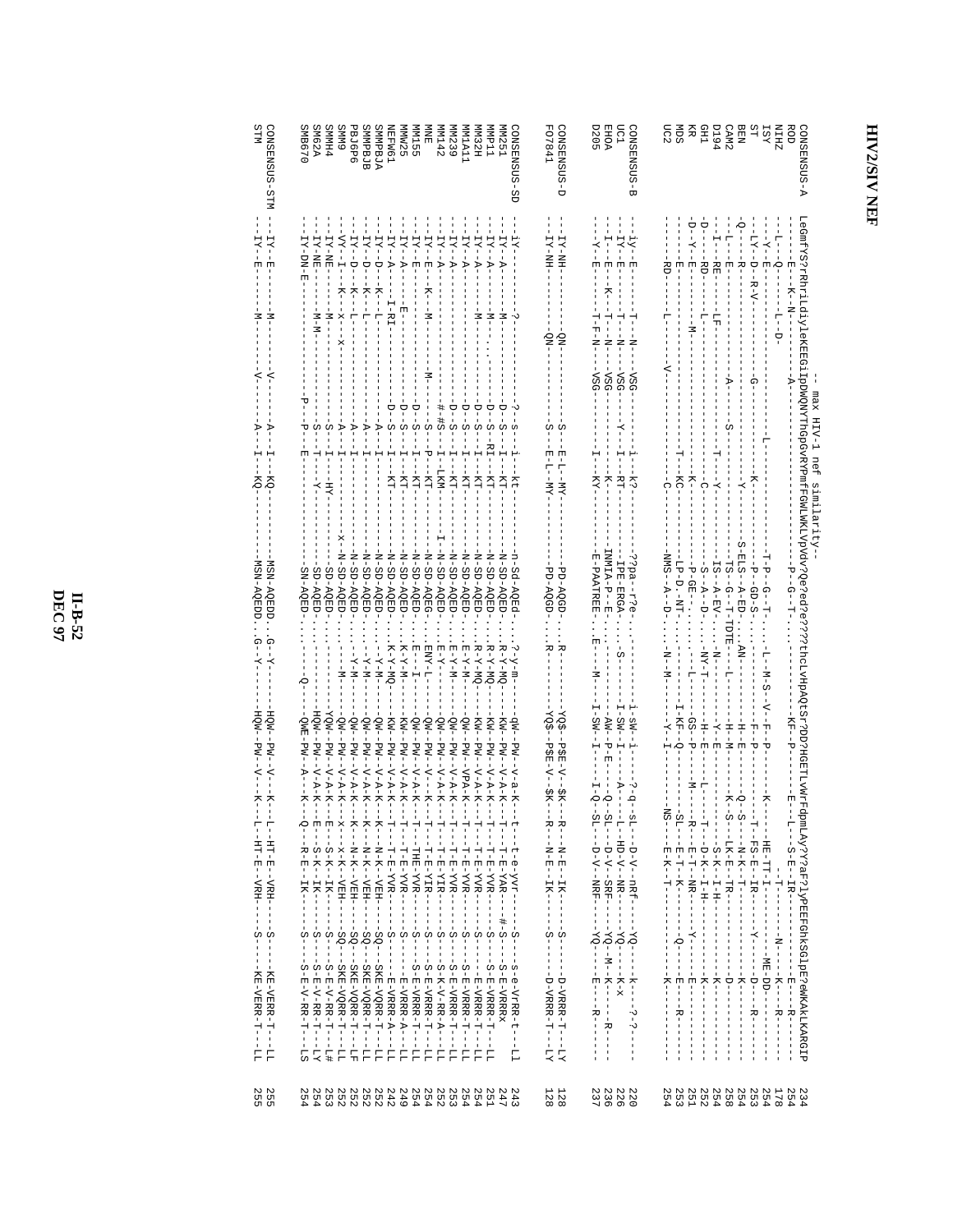| CONS<br>STIM<br><b>ENSUS</b><br><b>STM</b> | <b>EMP</b><br><b>NHHN</b><br><b>LMM</b><br>ZMM<br>ΣMIΝ<br>ZMMM<br><b>LMM</b><br>LММ<br><b>NINE</b><br>CONS<br><b>PBJ6</b><br><b>SMB6</b><br>SM62<br><b>GMMS</b><br><b>SMMP</b><br><b>GMMS</b><br><b>PHIMMS</b><br>ъ<br>UΠ<br>4<br>$\omega$<br>$\mathbb N$<br>⊢<br>ALA <sup>®</sup><br>$\overline{a}$<br>出<br><b>BJB</b><br><b>ENSUS</b><br>д<br>כל.<br><b>ח</b><br>$\overline{\phantom{0}}$<br>Ō<br>ப<br>O<br>$\overline{\phantom{a}}$<br>N<br>$\circ$<br>$\sigma$<br>٣<br>ىر<br>9S | <b>FO78</b><br>CONS<br><b>D205</b><br><b>EHOA</b><br>CONS<br>41<br><b>ENSUS</b><br><b>ENSUS</b><br>Ò<br>ω | UC2<br>SФ<br><b>ZHIN</b><br>ROD<br>日<br><b>GH1</b><br>CONSENSUS-<br><b>IST</b><br><b>P19</b><br><b>BEN</b><br>ξ<br>CMA <sub>2</sub><br>4<br>Ъ |
|--------------------------------------------|-------------------------------------------------------------------------------------------------------------------------------------------------------------------------------------------------------------------------------------------------------------------------------------------------------------------------------------------------------------------------------------------------------------------------------------------------------------------------------------|-----------------------------------------------------------------------------------------------------------|-----------------------------------------------------------------------------------------------------------------------------------------------|
| KMADKKETSX<br>KMADKKETSx                   | <b>NNADKRETR</b><br>NNADKKETR<br>NNADKKETR<br><b>NNADKKETR</b><br><b>NMADKKETRX</b><br>kmadkkeTs<br>NNADKKETR<br><b>NMADKKETR</b><br>KMADKKETS<br>KMADKKKTS<br>KMADKKKTS<br>KMADKRETS<br>KMADKKETS<br>KMADKKKTS<br>KMADKRETS<br>EMADRKETS<br>KMADKKKTS<br>×<br>×<br>٠Ö<br>×<br>×<br>×<br>÷ω<br>÷۰<br>₹Ω<br>$\tau$<br>-Ω-<br>$\cdot$ v<br>≁<br>∙0-<br>₩<br>≁                                                                                                                         | KTADKKETG<br>KTADKKETG\$<br><b>TES</b><br>TDX<br>IJ,<br>÷ύ                                                | $\overline{H}-\overline{H}$<br>К<br>к<br>к<br>H<br>k\$<br>ω.<br>ė<br>∽<br>ż.<br>ė<br>Ŕ<br>Ŕ.<br>Ŕ<br>Ŕ<br>×<br>×<br>×<br>-Ω-<br>$\cdot$       |